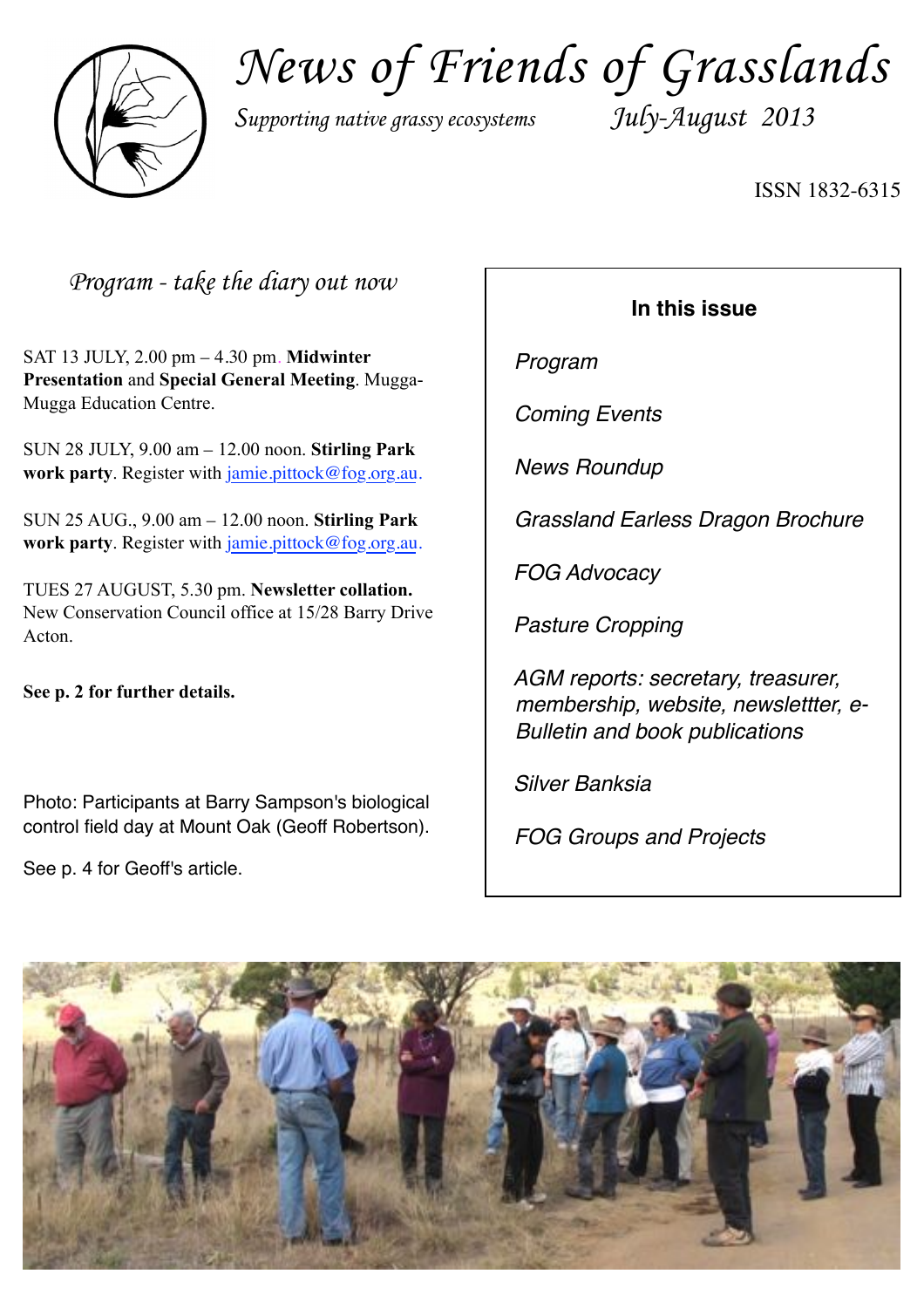## *Coming FOG Events*

*Please register for FOG activities with the contact person. They can assist with directions, and possibly car pooling. By registering, you assist FOG to organise any catering and to provide other information you may need.*

## **Midwinter Presentation**

Saturday 13 July,

2.00 pm – 4.30 pm

### **Mugga-Mugga Education Centre**

## **129 Narrabundah Lane, Symonston ACT**.

Join us for two illustrated talks and afternoon tea, either side of a Special General Meeting (see below): David Shorthouse on 'STEP ten years on - how are we growing', and Rainer Rehwinkel on 'Who said there is no wildlife left in the UK? - Rainer and Marianne's trip to England and Wales, 2012'.

Please register with sarah.sharp@fog.org.au. There'll be plenty of opportunity to catch up with FOG friends.

## **Special General Meeting**

Saturday 13 July,

3.00 pm

## **Mugga-Mugga Education Centre**

Members are requested to attend this Special General Meeting to vote on changes to FOG membership and related rules, so that we may then vote on the election of our first proposed life member.

Please forward apologies or enquiries to FOG secretary kris.nash@fog.org.au or to PO Box 440, Jamison Centre, ACT 2614.

### **Agenda**:

1) Special Resolution: Changes to FOG Rules as listed below. It is a formal requirement that, to accept the changes, at least three-quarters of members at the meeting have voted in favour of the resolution.

2) If this Special Resolution is accepted, a proposal from the Committee for the first FOG Honorary Life Member will be presented for approval.

### **Summary of proposed rule changes**:

- a) Membership update to reflect current practices
- b) Life Membership create two new categories

c) Communicating with members - allow electronic notices to be sent to members who have consented d) Elections and votes - Nominations by voice for elected positions at the AGM considered equal to written nominations. Proxy voting discontinued.

Members who have not already recieved a notice about this by post should contact John Fitz Gerald at john.fitzgerald@fog.org.au.

## **Stirling Park work parties**

Sunday 28 July and 25 August,

9.00 am – 12.00 noon.

Bring drinking water, sun and eye protection and sturdy footwear. A thermos of hot water for morning tea would also be useful.

Please register with Jamie Pittock [jamie.pittock@fog.org.au](mailto:jamie.pittock@fog.org.au).

## **Newsletter collation**

Tuesday 27 August,

5.30 – 7.00 pm

### **15/28 Barry Drive. Ground Floor, northern side of Lena Karmel Lodge**

Please put aside an hour to help despatch the newsletter at the new Conservation Council office. We start at 5.30 pm, so you can do something else later! It would be really helpful if you would let Margaret know if you will join us, either by email margaret.ning@fog.org.au or 'phone 6241 4065 or 0427 788 304.

The Conservation Council has moved to 15/28 Barry Drive (Ground Floor, northern side of Lena Karmel Lodge, see map at  $\frac{\text{th}}{\text{tpp}}$ ://goo.gl/maps/JpAxU>).

Parking is available in Watson Street.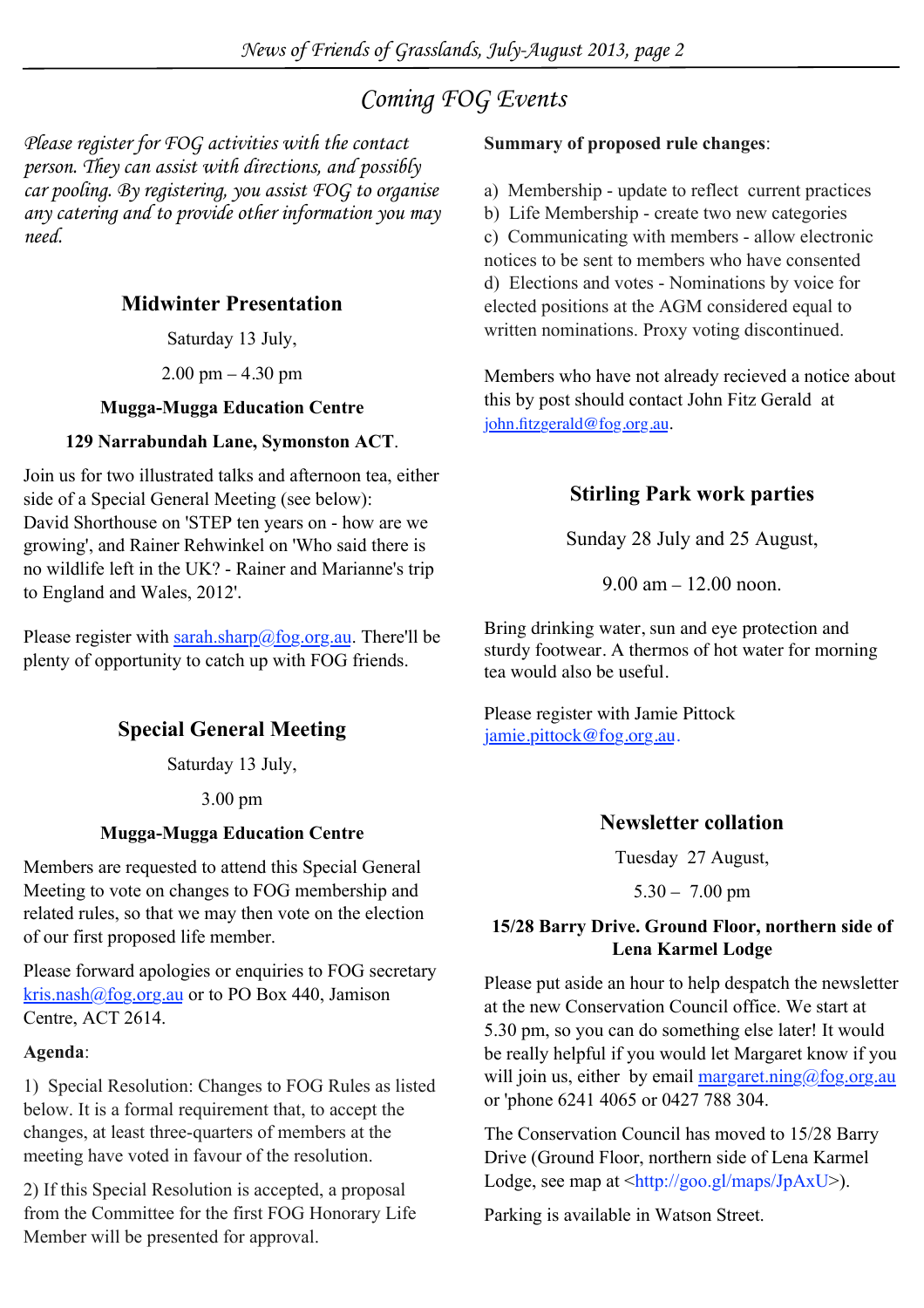## *Other Events*

## *Revitalising Grasslands to Sustain our Communities*

## **22nd International Grasslands Congress**

15-19 September 2013

### **Sydney Convention & Exhibition Centre, on the waterfront at Darling Harbour.**

For more information visit <http://www.igc2013.com>, 'phone 02 9213 4010 or write to 547 Harris Street, Ultimo, NSW, 2009.

lower south-western slopes of Black Mountain.

Please contact Sarah Sharp if you would like to help: sarah.sharp@fog.org.au.

## *Potential of Native Grasses*

## **Eighth National Stipa Native Grasslands Conference**

5 – 8 November 2013

## **Murray Bridge Town Hall, Murray Bridge, SA**

Keynote speaker: Professor Bill Gammage on *The Untapped Potential of Native Grasses.*

Register and download program online at <https:// sites.google.com/site/nationalgrasslandsconference/>

## **Black Mountain Wildflower Ramble**

Saturday 12 October 2013

9.30 am sharp – 12 noon (or later)

### **Belconnen Way entry, just before Caswell Drive turnoff (look for the balloons).**

Join wildflower lovers for the Burbidge/Chippendale tradition of celebrating the spring flowering with the 42nd annual Black Mountain wildflower ramble.

Discover the surprising diversity of tiny orchids, bush peas, wattles and billy buttons with experienced guides, easy bush tracks and good company.

All welcome, especially those new to plant identification. BYO morning tea, hat, sunblock, water and stout shoes.

Please book: 'phone Jean Geue 6251 1601 or email <friendsofblackmountain@gmail.com> so we have enough guides.

## **ACT Centenary Bioblitz**

25 – 27 October 2013

organised by the Molonglo Catchment Group

FOG has offered to help with vegetation monitoring in the grassy woodland and secondary grassland on the

## **FOG Membership**

## **To join or renew**

FOG membership entitles you to receive our newsletter and e-Bulletin, to attend FOG's many and diverse activities, and much more.

**The cost is small**: \$20 for individuals and families, \$5 for students/ concessions and \$50 for organisations, due on 1 January each year.

Membership forms are available on our website: [www.fog.org.au.](http://www.fog.org.au/membership.htm)

**For inquiries** contact membership@fog.org.au.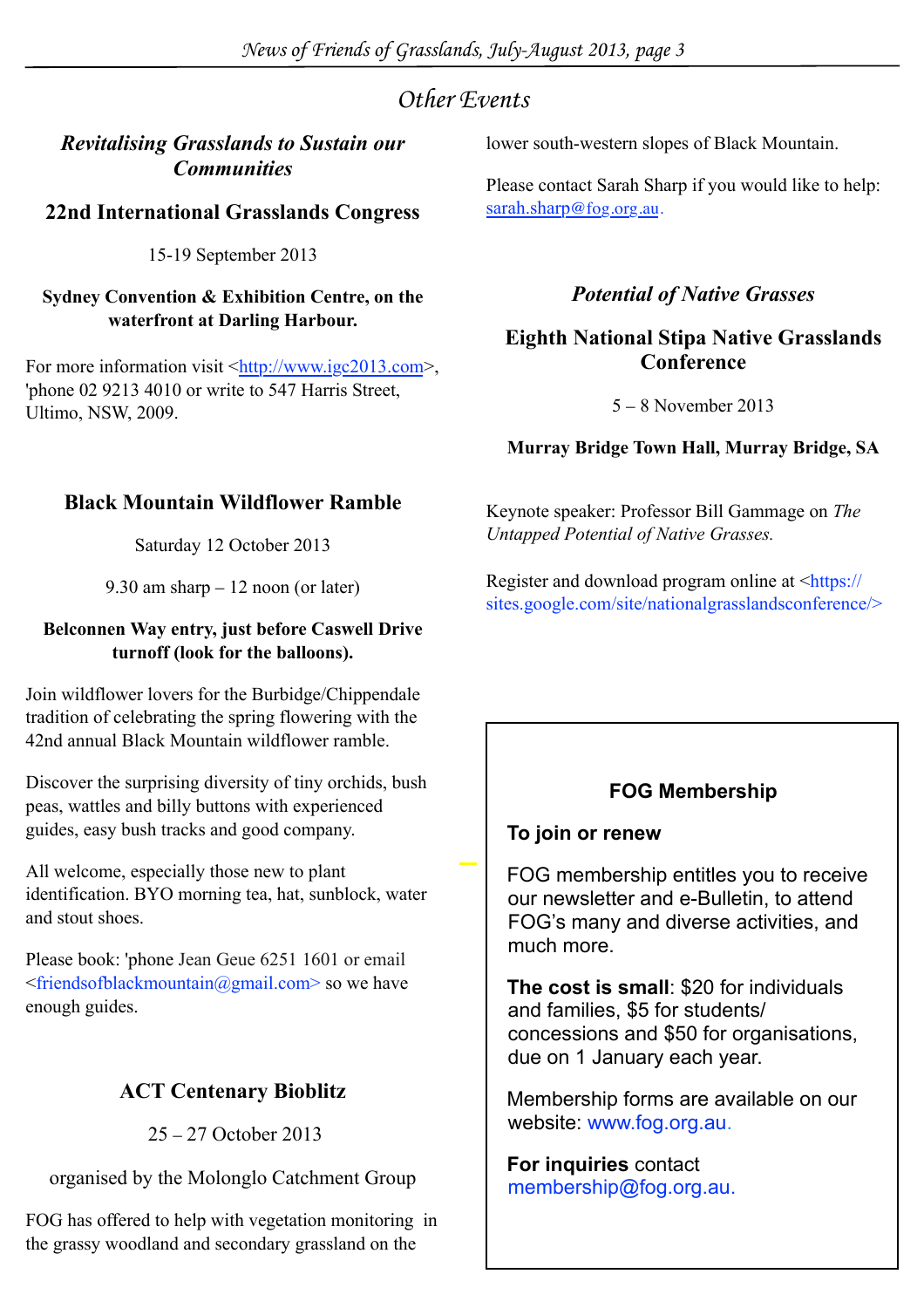## *News Roundup*

## **Is Biocontrol the answer?**

### *Geoff Robertson*

On Thursday 4 April Barry Sampson addressed a workshop at Bredbo on the use of biological agents to control weeds. It was sponsored by Mount Oak Community Association, Kosciuszko to Coast and FOG.

Barry started his business, WeedBioControl, after 30 years with the NSW Department of Primary Industries as a weeds biological control officer. He provides integrated weed management plans and supplies biological agents, including weevils, moths, mites, beetles and rusts, for St John's Wort, Horehound, Paterson's Curse, Bridal Creeper, thistle, dock, prickly pear, Blackberry, Heliotrope and Thorn Apple. He stressed that biocontrol is not a magic bullet and advocates the use of herbicides, mechanical weeding and replacement planting.



His talk, after his initial salvos, discussed some major weeds and the agents that attack them. Barry explained how each agent plays a different role by attacking different parts of the plant. It was like listening to a pharmacologist discussing different diseases and the dosages, impacts and side effects of various drugs. He illustrated the different effects of the mite and the *Chrysolina* beetle which both feed on St John's Wort. He showed photos taken over time of how particular treatments reduce weed populations, and illustrated how St John's Wort is dramatically reduced over a five year period using the mite. Agents can take time to establish but are effective over longer periods.

These agents are now established and widespread, although they may die out if host plant populations diminish. So before Barry supplies agents, he encourages farmers to send him plant specimens which he checks for control agents. During the field trip, he illustrated how to detect agents. Supplies are often garnished from the wild by taking foliage from plants which are host to agents. At Mount Oak, Barry showed how the St John's Wort mite is released by placing infected material in contact with existing plants.

Barry told many fascinating anecdotes. He is a great observer and experimenter. WeedBioControl provides a fantastic service, and prices are reasonable. Barry may be contacted at  $\leq$ weedbiocontrol@bigpond.com.au>.

Although biocontrol is an important part of weed management, with the stop-start funding that we have in this country, it is neither widely promoted nor adequately researched.

Photos (Geoff Robertson): Above: Barry Sampson at Mount Oak.

Right: Recently harvested St. John's Wort infected by mite, hence its droopiness.

Page 1: Some of the 30 field day participants at Mount Oak.

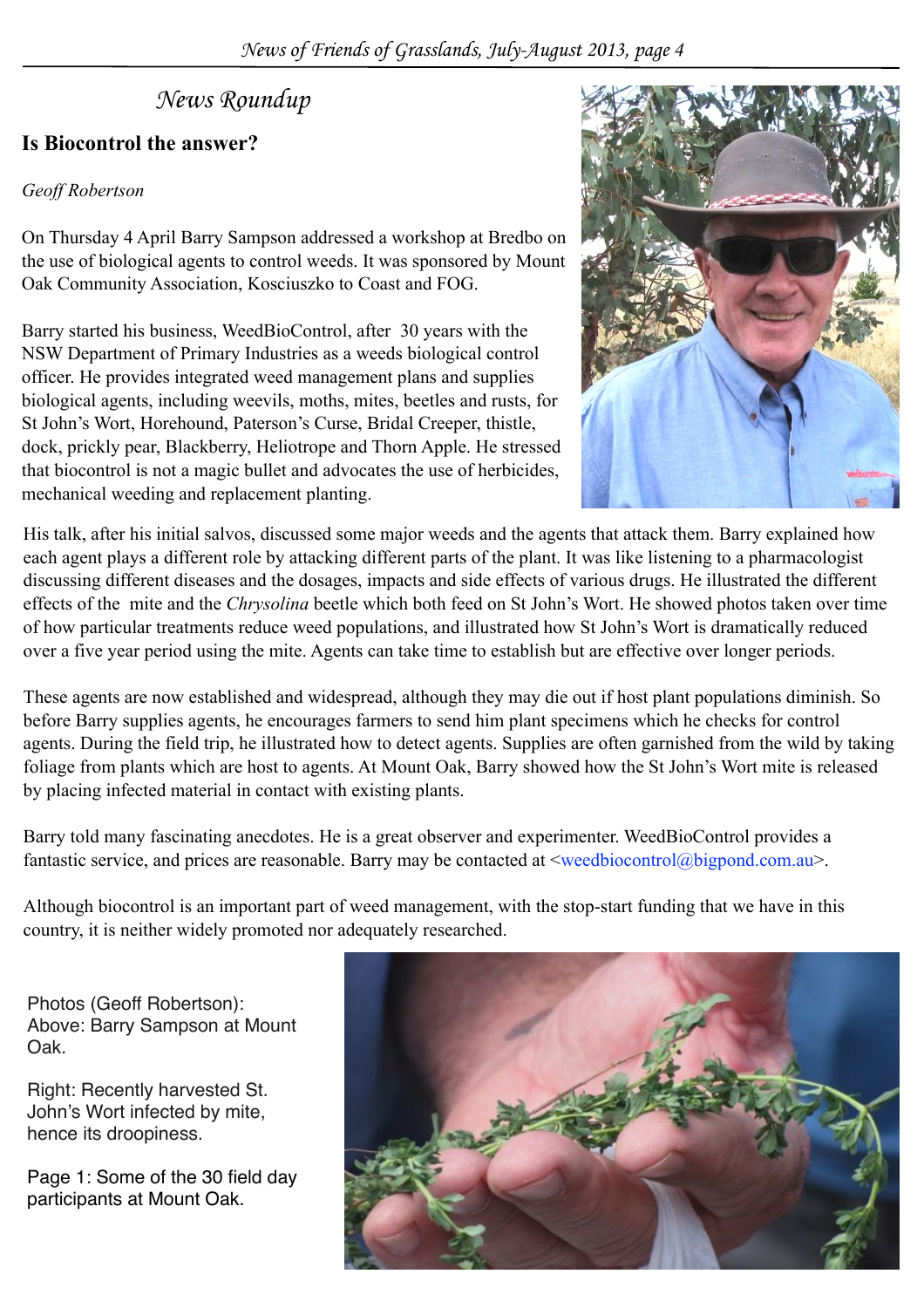## **Capertee Valley Visit**

### *Eight FOG attendees*

On April 19, after a comfortable day's drive to the Capertee Valley, we still had ample light to set up camp for the weekend.

Day two, and off we set with the weather looking very pleasant. First a grasses stop: *Themeda triandra, Rhytidosperma (Danthonia)* sp., *Bothriochloa macra, Microlaena stipoides*, *Sporobolus creber*, *Eragrostis leptostachya* and *E. brownii, Elymus scaber*, a couple of *Austrostipa* spp., an *Aristida*, possibly a native *Digitaria*, all keeping some less desirable exotic grasses and a suspect *Senecio* company along a dusty roadside. We also had occasional roadside sightings of Blady Grass *Imperata cylindrica*.

Next was a *'Prostanthera* stop', sussed out by Janet and Andy on their recce a few weeks earlier. It was a small shrub with a handful of small *Prostanthera*-like flowers but, having failed to smell the Mint Bush scent, we left the area none the wiser. Then it was a morning tea spot, with *Macrozamia*, *Xanthorrhoea* and an *Acacia* with pretty wavy leaf margins, but no birds of note.

Finally we were inside Capertee National Park's sophisticated code-based entry gate. Initially we walked along a track in a riparian zone for nearly a kilometre, but on finding little joy there, we cut our losses and returned to the parking area for lunch. The only plant sighting of interest was a huge *Echinopogon* grass.

Next we adventurously 4WDed up a steep track to a large open area on top of a ridge cleared for an airstrip in a former life. The highlights of this secondary grassland were *Fimbristylis dichotoma, Astroloma humifusum* with a lovely bluish-purple tinge, the view, rock shelters, and a possible *Eucalyptus albens*. It was nice quality grassland, with the exception of occasional St John's Wort *Hypericum perforatum* and Prickly Pear *Opuntia* sp., Paterson's Curse *Echium plantagineum*, and Fleabane *Conyza* sp.. We saw an interesting narrow-leaved very tussocky *Lomandra* with a fine

divided leaf apex and flower stems almost a foot high, possibly a form of *L. longifolia*, plus a thick tussocky sedge in flower, and only 10 cm tall.

Then we travelled the Wallaby Creek management trail and found *Callitris*, ironbarks, *Xanthorrhoea* again, a very tall *Olearia* with shiny leaves, an unknown *Bossiaea* very similar to *B. buxifolia* but more robust, flowering *Goodenia hederacea* var. *hederacea, Calotis lappulacea* and Narrow-leaved Geebung *Persoonia linearis*, and a small white-flowered forb (a mint?), and heaps of what was probably Vanilla Lily *Arthropodium minus* rosettes. Finally, our first orchid: a hayed off, fertilised, single-flowered Greenhood. Andrew discussed with us how the many ant nests were affecting bioturbation and how ants replace earthworms in drier climates. (Read more at [http://](http://www.australiangeographic.com.au/jo) [www.australiangeographic.com.au/journal/termites-and](http://www.australiangeographic.com.au/jo)[ants-boost-crop-yields-.htm](http://www.australiangeographic.com.au/jo).)

Our final stop was back at the gate to the national park, where we saw a very attractive Urn Heath with leaves more blue and pointy than the Southern Tablelands *Melichrus urceolatus*, and *Grevillea obtusiflora* ssp. *fecunda,* no more than a foot high and listed as endangered nationally and in NSW. *Wahlenbergia* were flowering at all Capertee sites, and the *Dichondra repens* in most places was trying to take over the earth! Away from the riparian areas, the Park was all pretty clean except for the Prickly Pear, which was widespread but either being sprayed or preyed upon by the *Cactoblastis* Moth.

 The next day, with the weather even more perfect, we headed for nearby Rylestone for a morning coffee. Then, on the way into our main destination of Ferntree Gully Reserve, we had a impromptu flower stop, initially for *Styphelia triflora*, but it also yielded flowering *Monotoca scoparia, Persoonia myrtilloides* ssp. *myrtilloides* and a *Hibbertia* sp..

Ferntree Gully Reserve contains a scenic rainforest area, accessed via 100 steps, not for the faint hearted in damper times. Along the 2.5 km walk we saw Mountain Grey Gum *Eucalyptus cypellocarpa, Microlaena* that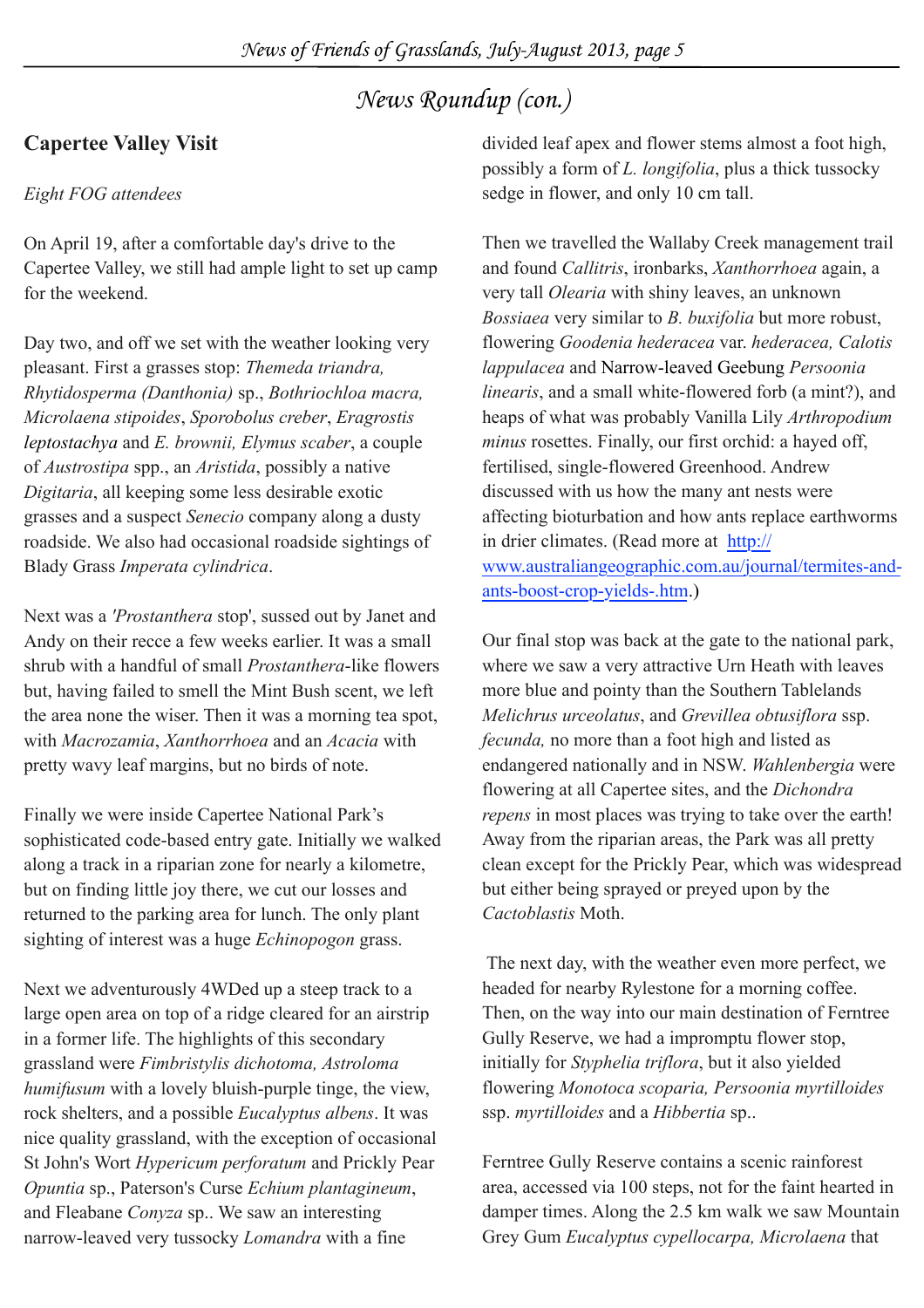## **Capertee Valley Visit (con.)**

was generally taunted by the lack of light but growing as a carpet where light and moisture were sufficient, conglomerate sandstone formations, and at least a dozen fern species and two tree fern species. Ferns included Fragrant Fern *Microsorum scandens*, Common Bracken *Pteridium esculentum*, Necklace Fern *Asplenium flabellifolium*, one or more *Blechnum* spp., Sickle Fern *Pellaea falcata*, Prickly Rasp Fern *Doodia aspera*, Creeping Shield Fern *Lastreopsis acuminata*, Bat's Wing Fern *Histiopteris incisa*, Rough Maidenhair Fern *Adiantum hispidulum*, Soft Tree Fern *Dicksonia antarctica*, and King Fern *Todea barbara*.

Our lunch spot on the rainforest floor was warm and sunny with a *Microlaena* lawn to die for. Interesting plants included a spiky *Richea*-like plant, beautiful soft weeping *Lomandra montana*, and pretty pink Common Heath *Epacris impressa*. After lunch, we saw the mother of all Cassinias, a 5 m high *C. trinerva*, a first for us all, and which had us all agog. And then there were another 150 steps to return to the top. Climbing, we saw a *Ficus* canopy from above, two *Zieria* species including *Z. cytisoides,* tiny blue *Lomandra glauca*, and *Pseudanthus pimeleoides* in flower (another first for most of us), *Baeckea utilis* and a proteaceous species.

Above is an overview of plants that caught our eye. Many are unnamed as we were out of our area. We hope to have conveyed the message that the trip was still very enjoyable.

Capertee Valley is well known for birding, and we saw over fifty species. Highlights were Turquoise Parrot, a Marsh Harrier a mere 6 m away, two dozen Strawnecked Ibis festooning a large dead Eucalypt (uncommon in the area), and seven species of honeyeater, including flocks of Yellow-tufted Honeyeaters.

Many thanks to Janet and Andy for liaising with the property owner, for doing a recce weekend, and for being tour leaders, and to our absent host Merle, without whom the trip would not have happened.



Photo above: A very attractive Urn Heath *Melichrus* sp. near the gate to Capertee National Park (Naarilla Hirsch).

Photo below: *Grevillea obtusiflora* ssp*. fecunda* at the same location. It is listed as endangered nationally and in NSW (Naarilla Hirsch).

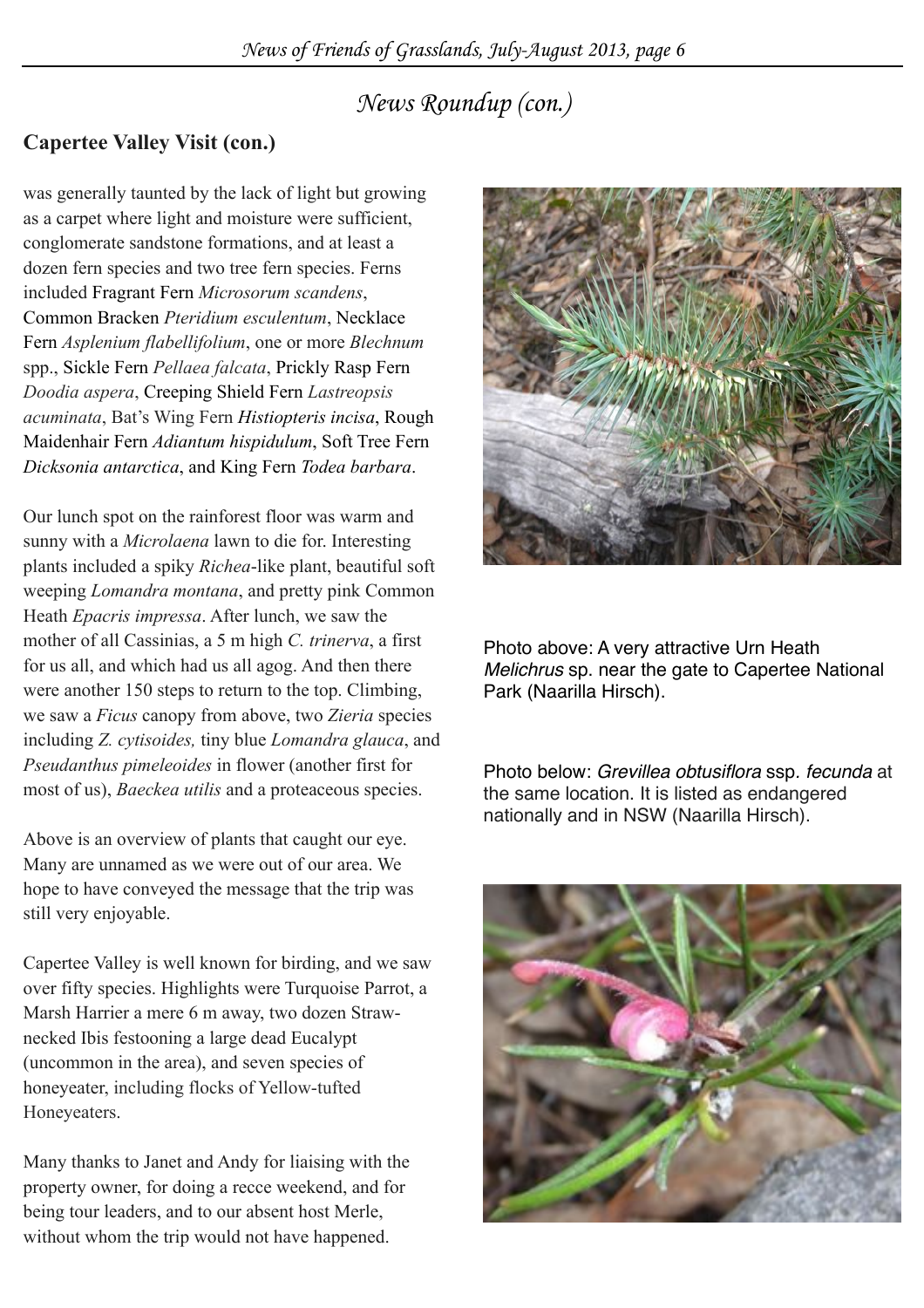## **Hall Cemetery working bees**

### *Janet Russell*

In April, ten of us turned out for our first 2013 working bee, including Sarah Sharp, our new President. She has a personal and professional interest in Hall Cemetery as she developed the original management plan. It was a fine morning and a few butterflies, female Common Browns and Australian Painted Ladies were still flying. Crimson and Eastern Rosellas, and Noisy Miners also made their presence known and we found a wombat hole. There was plenty of evidence of kangaroos.

We cut and dabbed the Briar regrowth, Tall Fleabane and Scotch Thistle and removed Briar seedlings and fruiting Blackberry Nightshade*.* We sprayed Bridal Creeper *Asparagus asparagoides* and Phalaris. We had not before seen Bridal Creeper, a declared weed of national significance, and are hoping to eradicate this small patch. It was good to record little Briar and no Hawthorn was found. The spraying previously done near the gate to the south side woodland has allowed the native Weeping Grass to thrive.

In May, Andy Russell led the six members of the working bee for the last time. We were greeted by five kangaroos including a joey, the first time I have been aware of so many of them. Perhaps in these dry times, they are looking for new pastures.

We brush-cut the exotic grasses. This, together with targeted spraying, has worked well to reduce re-growth. We worked on Briar and Hawthorn re-growth, focussing mainly on the northern side this time, and found sufficient to keep us busy. Half a dozen Serrated Tussock were sprayed. This species appears from time to time but is not a major problem because the site has such good ground cover. After morning tea we decided to tackle the old Cleavers *Galium aparine*. The fruit is covered in tiny hooks which caught on our clothes as we collected and bagged the spent canes. We had left it a little late to tackle them as the fruit fell easily from the canes. It did, however, enable us to expose the new season's growth which we sprayed. This will be another war of attrition that we shall have to wage.

The site is relatively small and it is pleasing to see that we are making a difference. We found three new

species for the Cemetery list, Slender Tick-trefoil with a seed pod, a Bear's Ear and four poor-looking Austral Indigo that had survived browsing. There is pleasure in being out in the fresh air and also doing something useful to repair our environment, albeit on a small scale.

We lunched together in Hall Village to mark Andy Russell's retirement from coordinating the working bees, and were joined by Bob Richardson, Sub-editor of the *Rural Fringe,* the journal of the Hall district. Bob is preparing an article on our work in the cemetery and interviewed us over an enjoyable lunch.

John Fitz Gerald is the new co-ordinator of the group. If you would like to join us, watch for news of the next working bee this coming spring.

## **Seed Production Workshop, May 2013**

### *Naarilla Hirsch*

In 2012 the Australian National Botanic Gardens (ANBG) secured a *Caring for our Country* grant to work with CSIRO and Greening Australia on seed production for grassland restoration. The project aims to produce seed of species for local grassland restoration, provide genetic testing to determine seed quality, and to engage with the community through volunteering, sharing results and supplying seed. The project is building on work done in Victoria, and has set up seed production areas at ANBG and Greening Australia. The workshop *Producing Seed for the Restoration of Threatened Grassland Communities Workshop* was part of this project. Participants came from as far afield as Orange and Bega.

Presentations discussed collection and harvesting, storage, dormancy and germination, the importance of good data collection and recording, and marketing.

I was particularly interested in the presentation by Linda Broadhurst (CSIRO) on the importance of applying genetics to seed production, with examples from two endangered species. Button Wrinklewort is self-incompatible, i.e. cannot mate with close relatives. Therefore, in a small population where genetic diversity is low, seed set is poor, leading to poor restoration outcomes and poor long term persistence. On the other hand, Small Purple-pea is selfcompatible, but small populations are still in decline,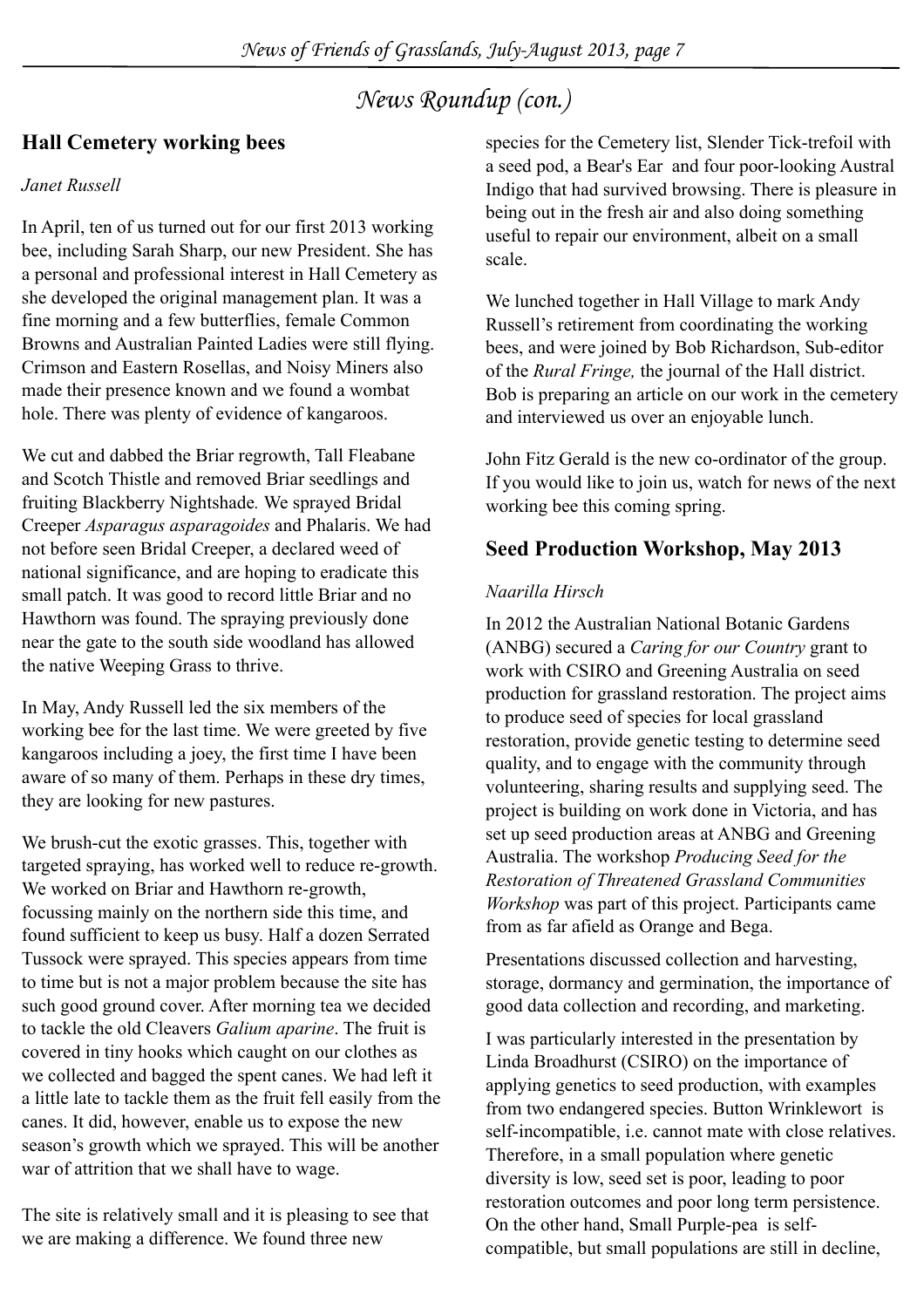## **Seed Production Workshop (con.)**

because inbreeding produces poor quality seedlings.

We visited the seed production area at the ANBG. Working at this small scale, some steps to achieve good results were relatively easy to implement, e.g. fencing to exclude larger animals, weed-free sand from quarry by-products, and germination of seed in the Garden's nursery before seedlings are transferred to the seed production area. Different techniques might be needed for larger scale production or in the field. Staging and timing are important as it is best to plant the seedlings just before their peak growing season.

Three case studies were presented. The first investigated the impact and importance of these seed production areas to the improvement of Natural Temperate Grassland at Canberra airport. Here Greening Australia is trying to enhance Stipa and Wallaby Grass patches with forbs.

The second was McLeods Creek Nature Reserve near Gundaroo. The restoration guidelines developed for partially cleared sections of the reserve initially focussed on trees and shrubs, but rare or threatened forbs have also been planted, including Aromatic Peppercress *Lepidium hyssopifolium*.

The third was work by Greening Australia (Capital Region) at ten sites across the ACT. Tubestock of 3-5 species has been planted at three sites. The plants have flowered, set seed and resprouted. This project includes propagation and possible translocation of Ginninderra Peppercress *Lepidium ginninderrense*.

In answer to a question about provenance, it was noted that although provenance considerations currently restrict where seed can be moved to, there is little evidence so far of out-breeding depression. Some work suggests that the best source of seed is a large population with similar site characteristics to the target site, even though this may be distant from the target site. Another point raised was that the minimum size for a viable population is thought to be about 500, although this may vary with the landscape and the availability of pollinators.

Bindi Vanzella from Greening Australia has kindly provided the following link to a video of some of the day's highlights: <http://www.youtube.com/watch?

## **Grassland Earless Dragon Brochure**

In the May-June FOG newsletter (p. 4), Geoff Robertson alluded to this pamphlet, organised by Tim McGrath and supported by the ACT Herpetological Association, FOG, Kosciuszko to Coast, NSW Office of Environment and Heritage and the University of Canberra Institute of Applied Ecology.

This excellent 4-page brochure has now been printed and is available (page 1 is shown below). It describes the species' biology, conservation status, distribution and habitat, and the contribution to their conservation made by the Cassidy family on the Monaro.

For further information, copies of the brochure, or to report sightings, please contact grasslandearlessdragon@gmail.com.

The brochure is also available online at <k2c.org.au/files/lauren\_van\_dyke/ grasslands\_dragons\_final\_for\_webupload.pdf>.

#### *FROJECT DRAGON*

## Low flying dragons need your help

The Grassland Earless Dragon is one of Australia's rarest reptiles

#### Save them from extinction

In fairy tales, dragons seem quite capable of looking after themselves; however the reality for Grassland Earless Dragons is quite different. Good faming practices have allowed the Cyasaland Earless Dragon to survive in a very small number of areas, but overall the tiny dragon is in drastic decline and needs help to avoid extinction. ["amers, landholdera or land managers can help save this species from

#### A local treasure

The Canadiand Earlow Dragon was thought to be extinct<br>in south-eastern Australia until it was rediscovered acodentally near Quearbeyan in 1991. Since then, the Dragon has been discovered in isolated patches of natural grandards on the Menaro Tablelands of NSW around Cooma and Nimmitabel and in the Canberra and Quearbegan majora

#### A flagship species

The Grassland ["arless Dragon is a grassland specialist. ] is an endangered species under Commonwealth, State and<br>Territory legislation and is considered a flagship species for grassland conservation. The species is a good indicator of the presence of valuable rutural temperate grandards and good native pasture condition in general.

#### Dragons need grasslands

Much of what was natural grassland in the region has been and field through the introduction and spread of invasive exotic species, unsympathetic grazing regimes, ploughing, modification and fertilizer application. This has led to the loss of species diversity and richness in much of the sadanda in south-eastern Australia

Name: Grassland Earless Dragon







Habitat: Natural grasslands with rocks, invertebrate burrows or cracks in the soil

Distribution: On the Monaro Tablelands of NSW around Cooms and Nimmitabel, in Canberra and Queanbeyan and in other potential habitat in our local region around Michelago, Bredbo, Berridale, Adaminaby, Dalgety, Bombala, Cathcart, Bungendore, Sutton, Gundaroo, Hall, Murrunbateman and Yass.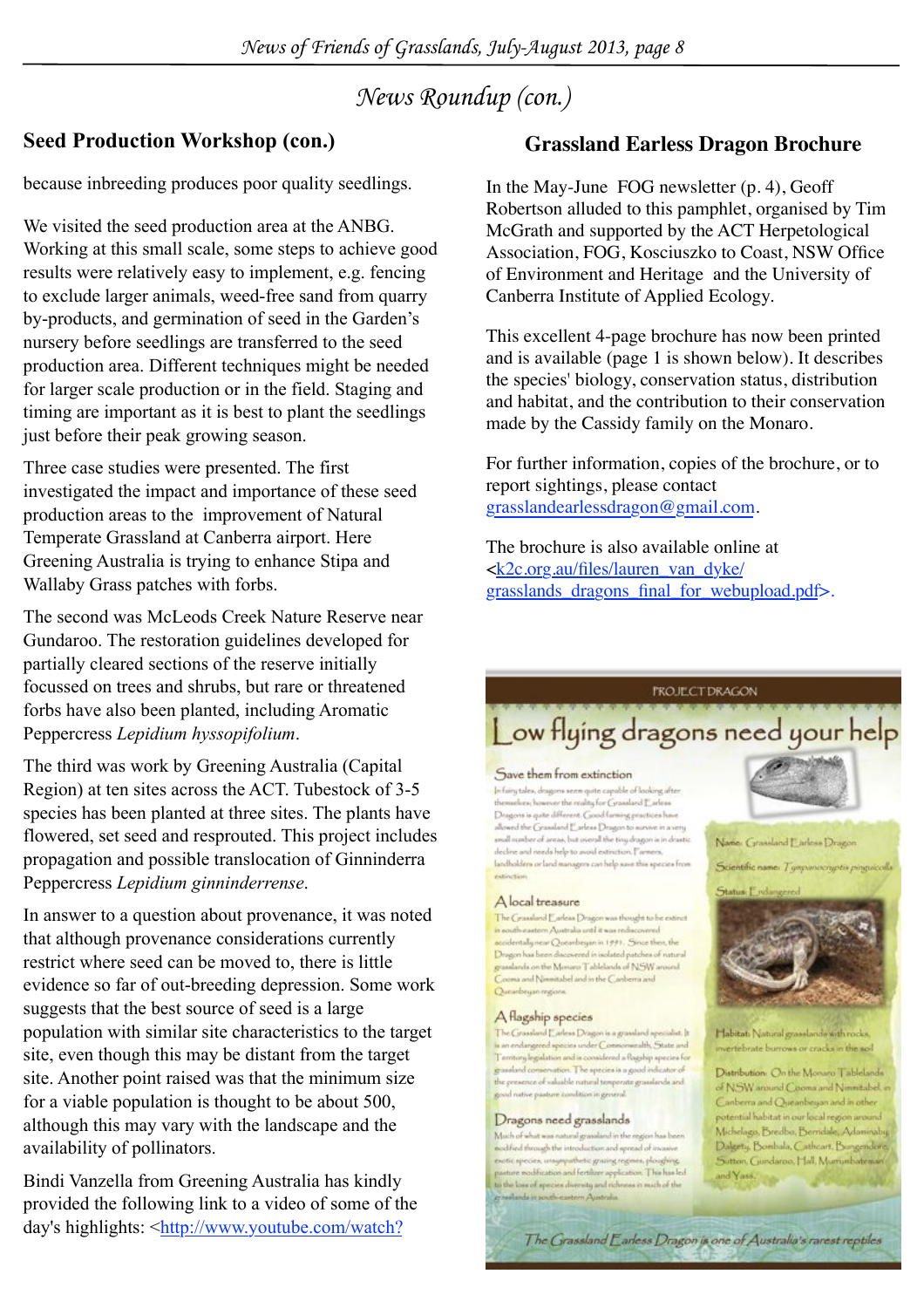# *FOG Advocacy*

## *Naarilla Hirsch*

## **Gungahlin Strategic Assessment**

The ACT Government released for public comment a strategic environmental assessment under the EPBC Act of all land in Gungahlin proposed for release. The keypoints of FOG's substantial submission follow.

FOG welcomed the strategic approach, something we have long sought, to avoid piecemeal consideration of conservation impacts. FOG reiterated its view that no areas containing threatened species or ecological communities should be developed but, recognising that requirements for urban development will lead to some areas being lost, was supportive of many facets of the Plan. Some positive features are the addition of 298 ha to the Mulligan's Flat–Goorooyarroo Nature Reserve and its improved shape (which reduces edge effects), the creation of nature reserves in Kenny and Kinlyside, the proposed improved connectivity in Box-Gum Woodland through the northern edge of the ACT, and many of the proposed governance measures. On the other hand, impacts on the Golden Sun Moth are significant, and FOG was concerned about the offset package. We suggested additional changes that could be made to help avoid net loss to the threatened species and ecological communities impacted by the proposal.

Significant issues raised in FOG's submission included:

- No areas previously set aside for protection of Matters of National Environmental Significance should be included in this offset package;
- The offset package for the Golden Sun Moth is inadequate and will diminish Moth populations in Gungahlin;
- Establishment of some sort of long term funding and financial arrangements (e.g. a trust fund) must be added to the list of mandatory offset actions in the Gungahlin Biodiversity Plan;
- Outer Asset Protection Zones for bushfire risk management should
	- o always be outside reserve boundaries;
	- o be outside the 100 m buffer for Superb Parrot habitat protection, even if this results in a larger area not being developed in south-eastern Throsby;
- The Plan Implementation Team should include

non-agency ecologists, and reports and plans should be peer reviewed;

- The Precautionary Principle should be more stringently applied to ensure actions identified as offsets will achieve at least no net loss; and
- Criteria to assess strategic conservation outcomes should be appended to the Gungahlin Biodiversity Plan.

The full text of the submission is on our website.

## **Soil Carbon Storage:**  *SoilSense*™ **Field Trials**

Australian Soil Management Pty Ltd (ASM) is looking for farmers in eastern Australia to be part of a project to evaluate a new soil management program called *SoilSense*™.

### It aims to achieve:

Better soil structure to increase water holding capacity and aeration; and

Improved plant and animal nutrition with more soil organic matter including nutrients for soil biota. Soil biota make nutrients available to plant roots.

ASM is currently applying for grants and looking for farmers to support their funding proposals.

If you wish to become involved in this program, or for more information, please 'phone Dr Greg Bender on 02 6198 3292 or 0410 480 165, or email [gregbender@grapevine.com.au](mailto:gregbender@grapevine.com.au)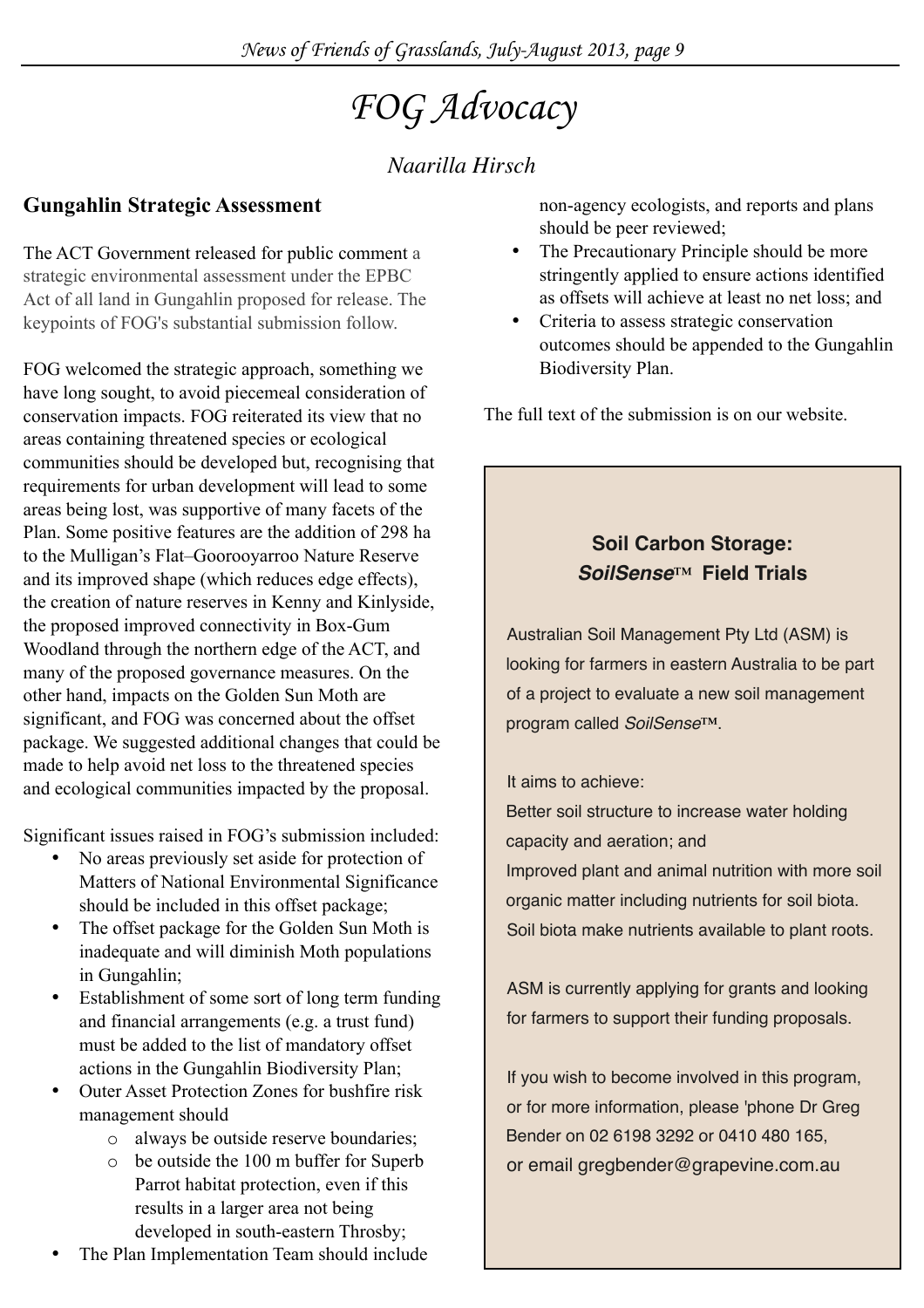# *The Evolution of 'Pasture Cropping'*

## *Margaret Ning*

A friend recently sent me an *Aljazeera* article on 'pasture cropping': <[http://www.aljazeera.com/indepth/opinion/](http://www.aljazeera.com/indepth/opinion/2013/02/201322755128538804.html) [2013/02/201322755128538804.html>](http://www.aljazeera.com/indepth/opinion/2013/02/201322755128538804.html). This Australian method of planting a cereal crop into perennial pasture during the dormant period, using no-till drilling, was developed by Col Seis and Daryl Clough. It was then promoted by the Stipa Native Grasses Association. The *Aljazeera* article focusses on Col Seis' land in Central Western NSW and summarises the evolution of the method.

Col, Daryl and Stipa have done some fantastic work re-establishing native pastures on very degraded, often previously improved, pastures. They used crash grazing, cell grazing, and careful timing of grazing to favour the reestablishment of native and the exclusion of non-native grasses. Many stories recorded by Stipa folk illustrate how, from one or two plants of Red-leg Grass, whole paddocks have been converted to native pasture. Then came the pasture cropping innovation, i.e. sowing a crop into the native pasture using zero or no-till. The guidelines are:

- i) Never Never Plough.
- ii) Never kill perennial species.
- iii) Perennial pastures can be native or introduced. Better results are achieved from native grass species.
- iv) Weeds are controlled by creating large quantities of thick litter by using correct
- grazing management of livestock.
- v) Weeds may also be controlled with very careful herbicide use.

By following these, sunlight is harvested and productive ground cover remains throughout the year. Their results have been amazing, and demonstrate how native vegetation can be used sustainably in agriculture.

There are some reservations about how well the method works in lower rainfall areas such as the Monaro, but Stipa CEO, Graeme Hand, provided his photo of the Mosleys who have regenerated their place using planned grazing and pasture cropping in an annual rainfall of c. 200 mm, south of Cobar.



Photo: A & M Mosley's Foxys Grassland, south of Cobar, 21 March 2010. (Graeme Hand).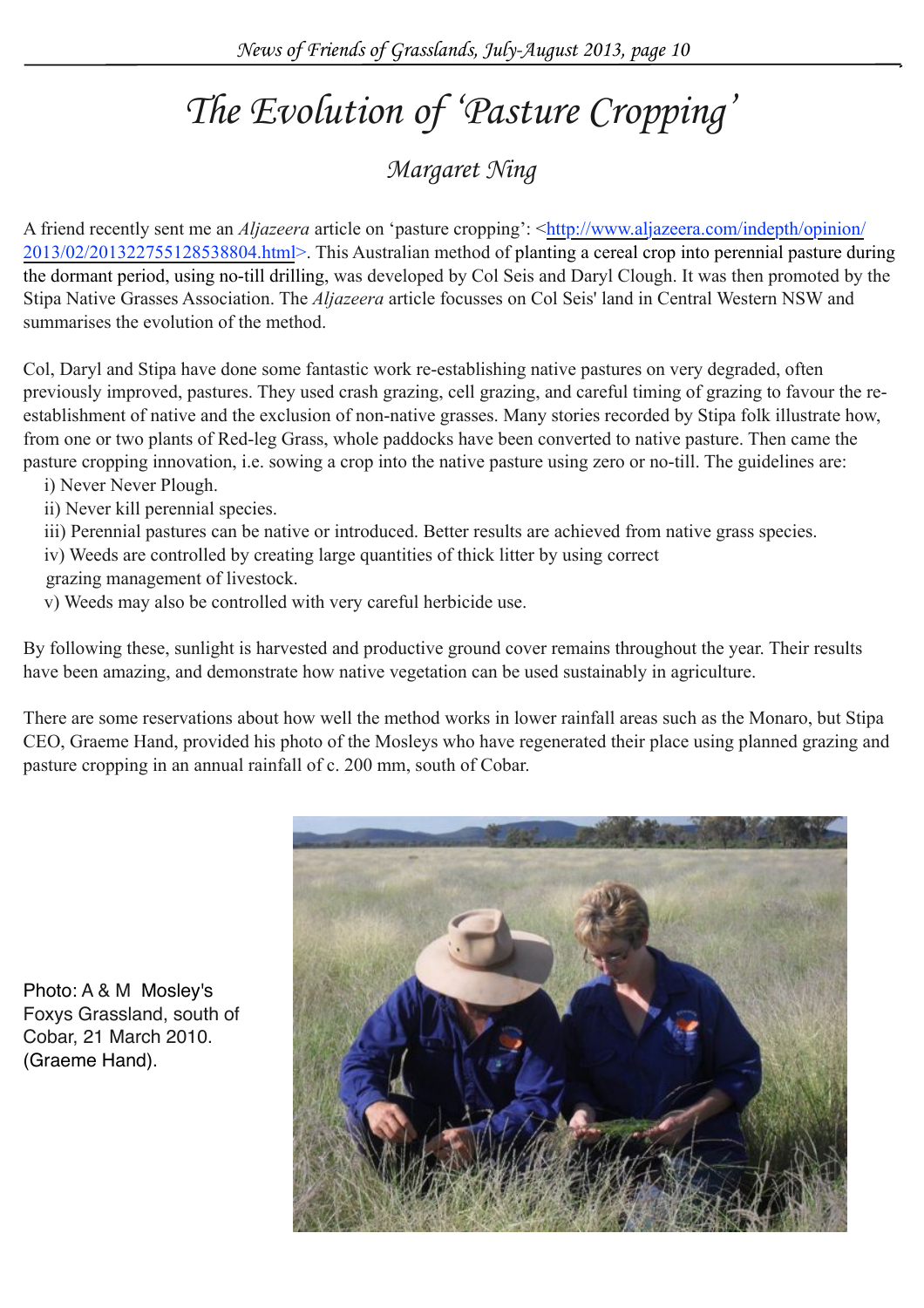## *FOG AGM 2013 Reports, March 2013*

## **Secretary's Report**

*Kris Nash*

In 2012, the FOG secretary moved overseas and, as the position was not filled, the secretary's duties were split among several committee and non-committee members. In addition, a great deal of progress was made on records management and other record keeping initiatives during 2011-12. Although I filled the secretary's position following the AGM in Mar 2012, many parts of the role stayed with the members who took them up in 2012. This, together with the massive effort made to reorganise the filing system and rationalise the records kept (in 2011-12), enabled a simplified approach to the secretarial duties for 2012-13.

The main duties relate to the receipt of communications (mostly via email) and the subsequent filing or forwarding to the relevant party. Details of all communications received and the corresponding action (including the file location) are kept and published each month. The monthly records are stored in the common Dropbox folder and are available to committee members. The communications are stored in appropriate folders on the secretary's email server (email correspondence), on a hard drive which is regularly backed up (PDF items for long term storage), as hard copies in an organised folder, or in temporary files deleted once the reference to the record has ceased, as per the record disposals policy.

Communications generally consist of emails or letters:

- outgoing to various parties including politicians, contractors, government agencies and other organisations;
- incoming from various parties requesting information or support;
- correspondence to/from members and ongoing projects; and
- newsletters, flyers and other printed matter.

Approximately 340 communications were handled by the secretaries between Feb 2012 and Feb 2013. This includes mail collected and distributed by Janet Russell. The total does not generally include communications held by other committee members relating to specific roles, such as advocacy or accounts.

#### **Treasurer's Report**

#### *Stephen Horn*

In 2012, FOG had an income of \$10,797, expenses of \$7,951, producing a surplus of \$2,845 which increased FOG's net assets. At the end of 2012, FOG had assets of \$26,442 and liabilities of \$4,610, leaving net assets of \$21,831.

A number of tables describe the main account entries in a form that was introduced in FOG's 2011 report package. This more detailed statement is available from the Treasurer on request.

Income was dominated by memberships, by a few most generous donations, by fees paid to FOG for representation on the pipeline reference group, and by administrative charges levied on grants.

Expenditure was dominated by newsletter and postage, on-ground activities (not grant funded) and FOG's first payment to support an external conservation project.

In addition to special purpose accounts, significant sales of books and major activities in grants (particularly with two WONS grants) contributed to the large figures in the Grants table (available from stephen.horn@fog.org.au).

FOG is grateful to Pauline Hoare for auditing FOG accounts and Financial Summary pages.

#### **Membership**

*Kim Pullen*

FOG membership at 5th February 2013 was 134 members, of which six were corporate and seven honorary. There are 80 additional 2012 members that we have retained on our current list: we expect that the majority of these will renew.

We continue to be a Canberra-centred organisation, with two-thirds of current members living in the ACT. Thirty per cent have NSW addresses and 4% are Victorian. The postcode with the most FOG members (17) covers the inner northern suburbs of Canberra. The eastern suburbs of Belconnen have 14 members, followed by the Queanbeyan district in NSW, with 11.

We also send our newsletter gratis to 14 organisations. These include libraries, government bodies and NGOs involved with nature conservation, environment and natural history, and regional land management authorities.

I have to thank fellow committee members for continuing support in my role as Membership Officer. In particular Margaret Ning, who was long in the role and seems to know almost everyone who has ever been a member, is an extremely useful team mate. Janet Russell has been very helpful in tabulating member payments as they arrive in the post office box.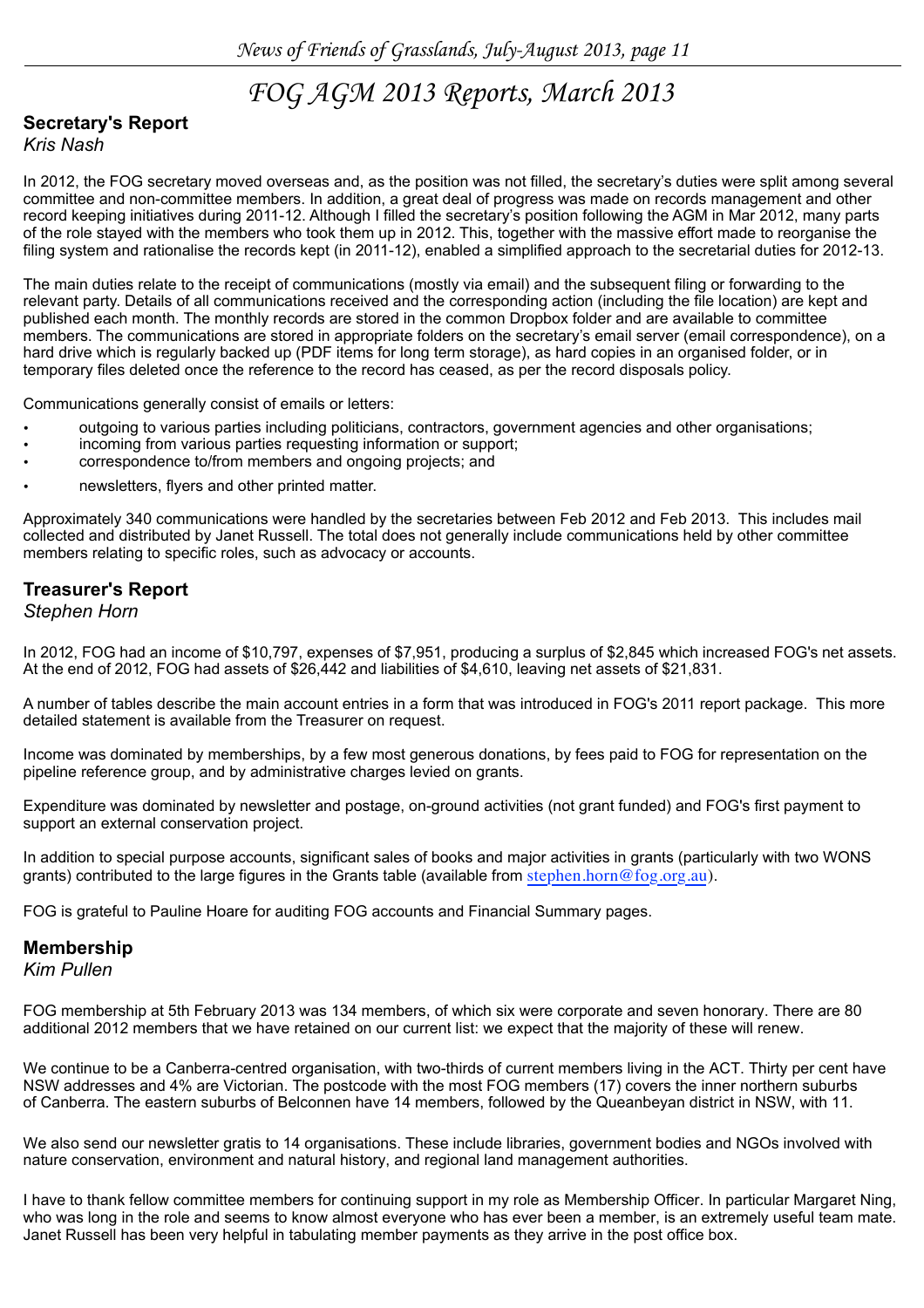## *FOG AGM 2013 Reports, March 2013 (con.)*

### **FOG Website**

#### Richard Bomford

The FOG website, [www.fog.org.au,](http://www.fog.org.au/) continued to provide a public face for FOG. The main additions were the Newsletters and advocacy submissions. The site was reformatted to improve the presentation and make the files quicker to download. Costs continue to be minimal - about \$20 a year - and technically both the site and the email system have worked well.

The site attracts about 2,000 unique visitors each month (excluding robots), mostly from Australia, but many from the USA, Italy, the Netherlands and the UK. They make an average of 1.4 visits each and look at 3 pages per visit. The most popular pages were the Newsletter, the home page, the 'grasslands' page, and *Grasses of NSW*. The most popular search which leads visitors to the site is 'What is a grassland'.

#### **Newsletter 2012**

#### Isobel Crawford

Six issues of the FOG Newsletter were produced over the last 12 months, the first three edited by Heather Sweet and the others by Isobel Crawford. Each issue has 10 or 12 pages. There appears never to be a shortage of material. Many thanks to all those members who continue to write for the newsletter and/or to suggest suitable material.

#### **e-Bulletin**

#### Tony Lawson

The e-Bulletin complements the bi-monthly newsletter. It reminds members of FOG activities that will occur soon after the newsletter is distributed, and advises of new events. It also advertises non-FOG events, and the editor welcomes information on such events.

It is distributed more widely to other organisations and government agencies than the newsletter, to encourage an interest in FOG and to keep them informed of FOG's activities.

#### **Publications (Books)**

#### Sarah Sharp

#### *1 Grassland Flora* **and the** *Grassy Ecosystem Management Kit*

790 copies of Grassland Flora were sold in 2012. The NSW CMAs bought over 550, which they give to farmers. Sales remain high and constant. The graph shows sales over the past three years.



Income in 2013 from book sales (sales - [liabilities + book costs + interest on the long term deposit]) was \$6363.45. The long term deposit is the grant for producing the *Woodland Flora*.

Only 8 Management Kits were sold or given away in 2012, and only 42 complete sets remain. Late in 2012 it was therefore decided to give the remaining copies away, charging only for postage and binders.

#### *2 Woodland Flora*

The first draft of the text has been prepared by Rainer Rehwinkel, David Eddy and I, and Rainer Rehwinkel and Dave Mallinson are currently reviewing entries, before the draft text is compiled, and then edited by external referees. Photos are being collated. We are behind our anticipated completion date, but intend to publish this year. The book covers 385 species, of which there is overlap of approximately 25% with the *Grassland Flora*. Such species are mostly covered very briefly in the *Grassland Flora.* While the two books are related, they are still being developed to be used independently, in the two different habitats.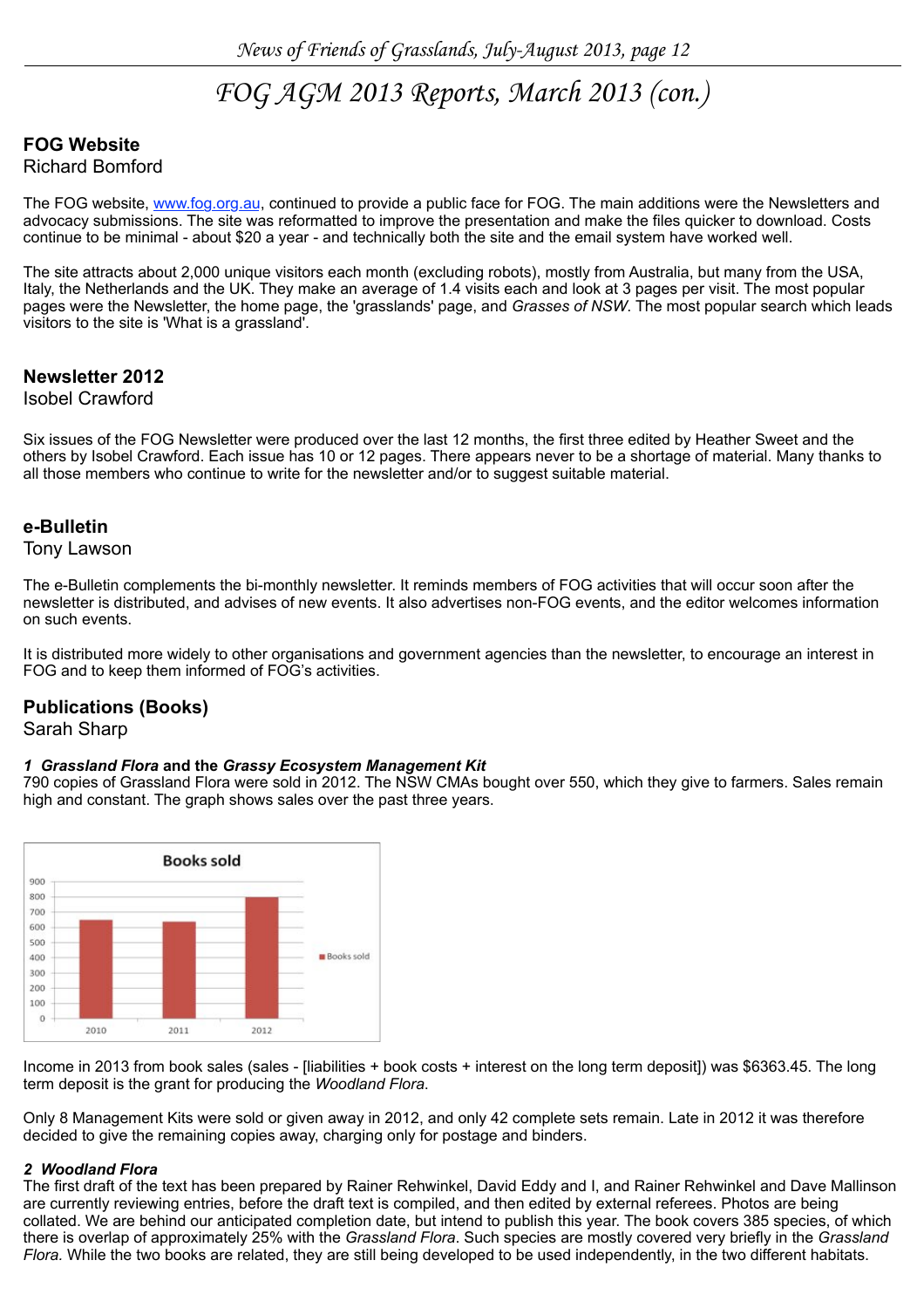## *Silver Banksia: a small tree or tall shrub with a large 'flower'*

## *Michael Bedingfield*

Have you ever wondered how many individual flowers there are on a banksia flower-head? This is something I had to work out to draw this species. The individual flower buds are small and tubular. There are a great many of them, hundreds in fact. They are arranged very carefully and neatly, in pairs at right angles to their woody central column. You can draw lines through the arrangement that are vertical, horizontal, and also in perfect spirals. It is a beautifully precise structure. In the specimen I used, there were approximately 1064 separate flower buds. When the flower-spike is ready, the buds start to open. Each tube-like bud splits down one side, and the wire-like female stigma comes out and eventually stands erect and taller than the original bud. The rest of the tube splits into four sections (or tepals), the tip of each bearing a pollen-laden male anther inside. The buds open one by one, until, eventually, the process of anthesis is complete. Then there is a dense crowd of opened flowers, with the stigmas standing out above the mass of curled tepals and anthers. My drawing shows the flower-spike at this stage in the centre, and at the bud stage on the right. On the left is the mature cone with a small number of seed-bearing fruit, some open.

The botanical name of this plant is *Banksia marginata*, the first part being after the famous botanist Joseph Banks, who came to Australia in 1770 with Captain Cook. The margins of the leaves are "recurved", meaning they are curved downwards, and this explains the word *marginata*. It grows 1-12 m tall, depending on the location, and has rough grey bark. The leaves are 2-20 cm long, less than 1 cm wide, with a truncated tip. The underside of the leaf is silvery, hence the common name. The fruit is a woody cone, covered mostly with the remains of the (mainly sterile) withered flowers, giving it a hairy appearance. The seeds are black, with wings, and have an odd shape, which is



best understood by referring to the left lower corner of the drawing. The flower-heads are lemon coloured, cylindrical, 4-10 cm long, and 4-6 cm wide. Flowering occurs from spring through to early winter, depending on location.

The Silver Banksia is the only species of Banksia that occurs naturally in our region. A good place to see it is at Tidbinbilla Nature Reserve, and on the Xanthorrhoea trail there is a patch of them. It occurs in a lot of different habitats, including grassy ecosystems. Because of this there is a lot of variation in its form, for example, the plant size mentioned above. Also the flower-spikes of the trees at Tidbinbilla are smaller than those in my drawing, which was done from a plant I bought at a nursery. The species occurs in the southeast corner of SA, much of Victoria and Tasmania, and in eastern NSW.

In their book "A Field Guide to Banksias", Holliday and Watton (1990) said there were 75 named species of Banksia. Of these, 61 occurred in WA, and the remainder were from the eastern and southern states. However, in 2007, the dryandras, which are exclusive to WA, were recognised as being banksias, and over 90 species were added to the list. According to the Australian National Botanic Gardens' website, there are now 173 species of Banksia, and all but one are endemic to Australia, with the odd one spreading into

PNG. They are very common down the coast and are a delightful aspect of any visit there, growing in the forests behind the beaches. But we have our own local species, the Silver Banksia, and maybe you'll see it next time you visit Tidbinbilla.